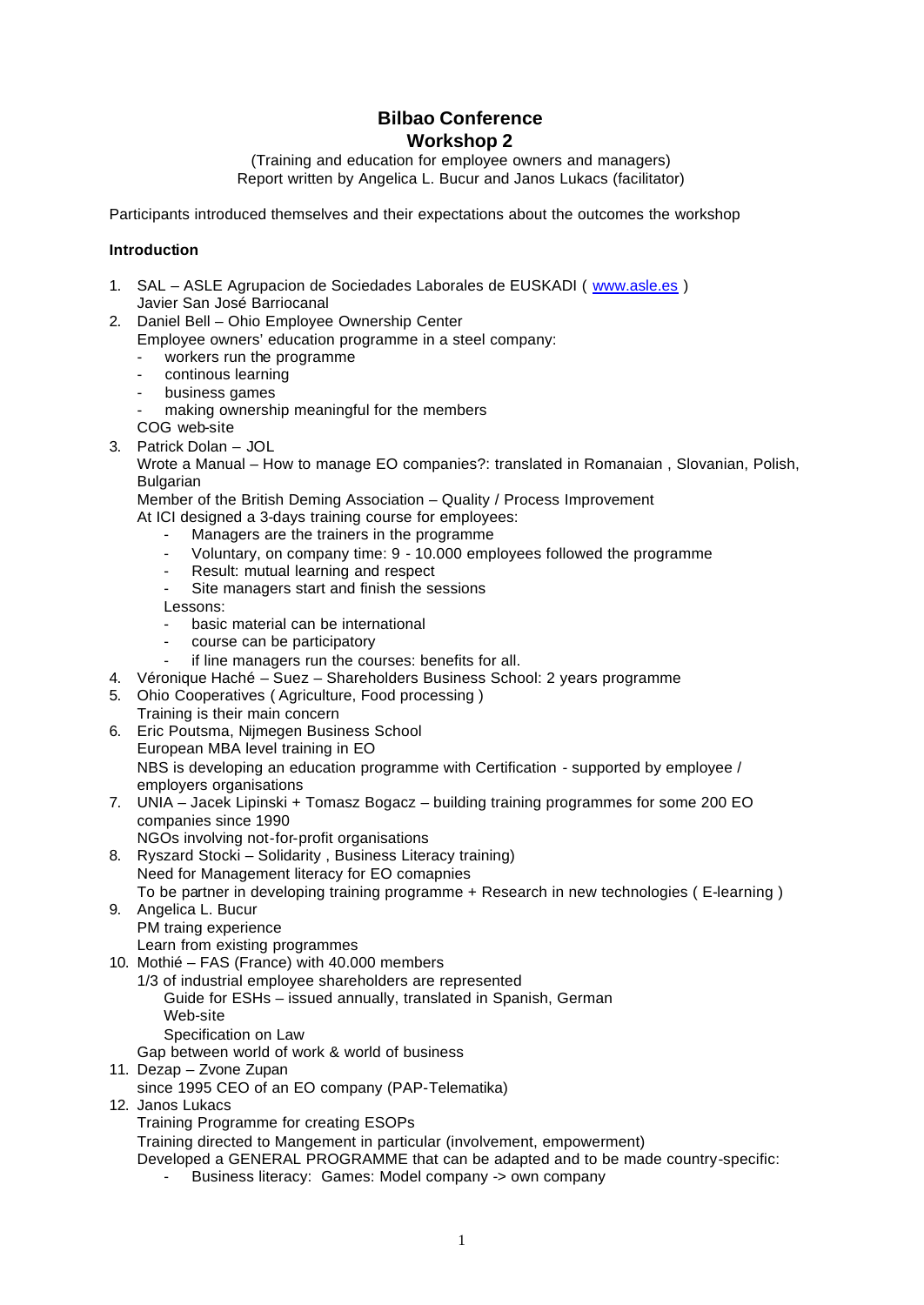- How to collaborate: Involvment / Participation
- Company and its environments
- Social environment
- Country specific: Laws, Labor and Tax legislation
- 14. Deborah Olson COG

MBA level tr. ESO – management

OHIO – certified programme enlarged to management

E-learning: a modular programme to be arranged by different UNI's On-line location

### **Expectations:**

Via EFES, put together a proposal:

- on management training
- on EO and EFP oriented MBA
- Employee training: Business literacy training
- Training on participation must be participative

#### EFES should :

- Build a database of trainers, programmes, experts, best practices
- Generate public domain training materials get public funding for it
- Deliver a Certification of 'Good programmes'

#### **Principles of training programmes**

- 1. Delivered by internal trainers
- 2. Training materials must be made available free if program certified by EFES
- 3. Develop 'Training the Trainers' programme
- 4. Start with 'Training the Trainers' courses
- 5. Offer Training programmes through EFES
- 6. Keep a database of certified training professionals as info
- 7. Identify the development needs in a study initiated by EFES
- 8. Identify and Match the different needs and scopes
- 9. Involvment of Management is crucial

#### **PROPOSAL**

Set up an *Exploration comittee* on structuring a proposal

- On Certification
- Management training:
	- Short terms workshops
	- University Curriculum
- Employee training
- Overall Organisation Development projects

The *Exploration comittee* (Ec – max. 12) could consist the participants of the workshop + Gurli Jakobsen (indicated interest in participating) + anybody interested in or around EFES. Correspondence should be sent regularly to all members of the Ec, the Ec should find a leader for itself from among its members:

Javier San José Barriocanal - *jsj@asle.es* Daniel Bell - dbell@kent.edu Patrick Dolan – patrick.dolan@brinternet.com Véronique Haché - v.hache@suez.be Tomasz Bogacz - tbogacz@ipsiz.com.pl Ryszard Stocki - ryszard\_stocki@tdrs.com.pl Jean-Claude Mothié - jean-claude.mothie@fr.thalesgroup.com Zvone Zupan - zvone.zupan@pap-telematika.si Janos Lukacs – janos.lukacs@axelero.hu Deborah Olson - dgo@esoplaw.com